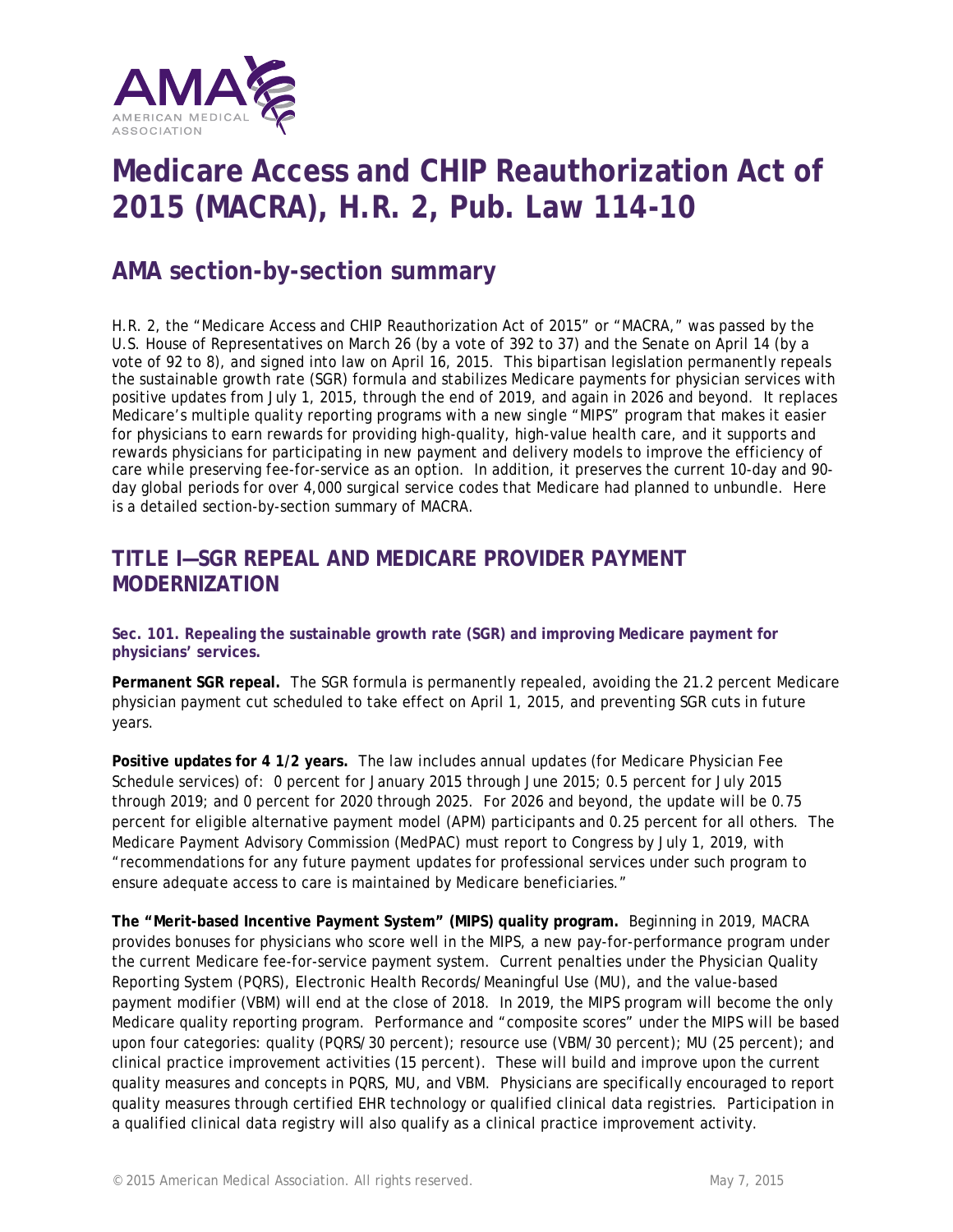In many respects, the MIPS program should be more attainable for physicians than current quality programs. The MIPS program presents the first real opportunity for high-performing physicians to earn substantial bonuses, and for all physicians to avoid penalties if they meet prospectively-established quality thresholds. Several new aspects of the MIPS program support physicians scoring better, and receiving more credit for their efforts, than under current programs. Performance scoring under the MIPS program has several advantages over current quality programs:

o **Sliding scale assessment.** Performance assessment under the MIPS program will be according to a "sliding scale"—versus the current "all or nothing" approaches used in PQRS and MU. Credit will be provided to those who partially meet the performance metrics.

o **Flexible weighting.** The law has guidelines for the weighting of the four performance categories, yet specifically allows administrative flexibility for those in practices or specialties that are at a disadvantage in meeting quality or MU requirements.

o **Credit for CPI and improvement.** Physicians can receive substantial credit for clinical practice improvement (CPI) activities and for improving (and achieving) quality of care.

o **Risk adjustment.** The MIPS will require risk adjustment for patients' "health status and other risk factors," including socio-economic factors.

o **Exemptions for APM participation and few Medicare patients.** Physicians with a low level of Medicare claims, and those who are in qualifying APMs, will be exempt from the MIPS requirements and payment adjustments (discussed below).

o **Timely feedback and solid performance targets.** At the start of each performance period, physicians will know the threshold score for successful performance. The Secretary of the Department of Health and Human Services must issue timely (such as quarterly) confidential feedback on physicians' performance on quality and resource use, and may include CPI and MU. Annual performance targets are based on the mean/median composite score of all MIPS eligible professionals for a prior period. Exceptional performance is set at the 25th percentile of the highest possible MIPS composite score, or of actual scores above the regular target.

o **Quality measures build upon existing measures, with some new flexibility.** The MIPS adopts existing PQRS, QCDR (Qualified Clinical Data Registry), and VBM measures. For quality and resource use, the Secretary may use measures for a payment system other than for physicians, such as those for inpatient hospitals. Measures for hospital outpatient departments can only be used for items and services furnished by emergency physicians, radiologists, and anesthesiologists. Evidence-based quality measures can be adopted without endorsement by the National Quality Forum. A report will address aligning public and private measures and reducing administrative burden.

o **Telehealth and remote patient monitoring** are expressly recognized as examples of "Clinical Practice Improvement Activities," along with care coordination, population health management, and monitoring of health conditions.

o **Group practices can report via Qualified Clinical Data Registries (QCDRs).** MACRA allows group practices to report via QCDRs, starting in 2016, and encourages eligible professionals to use these registries for MIPS reporting. QCDRs will also have access to Medicare claims data to inform and assist their activities.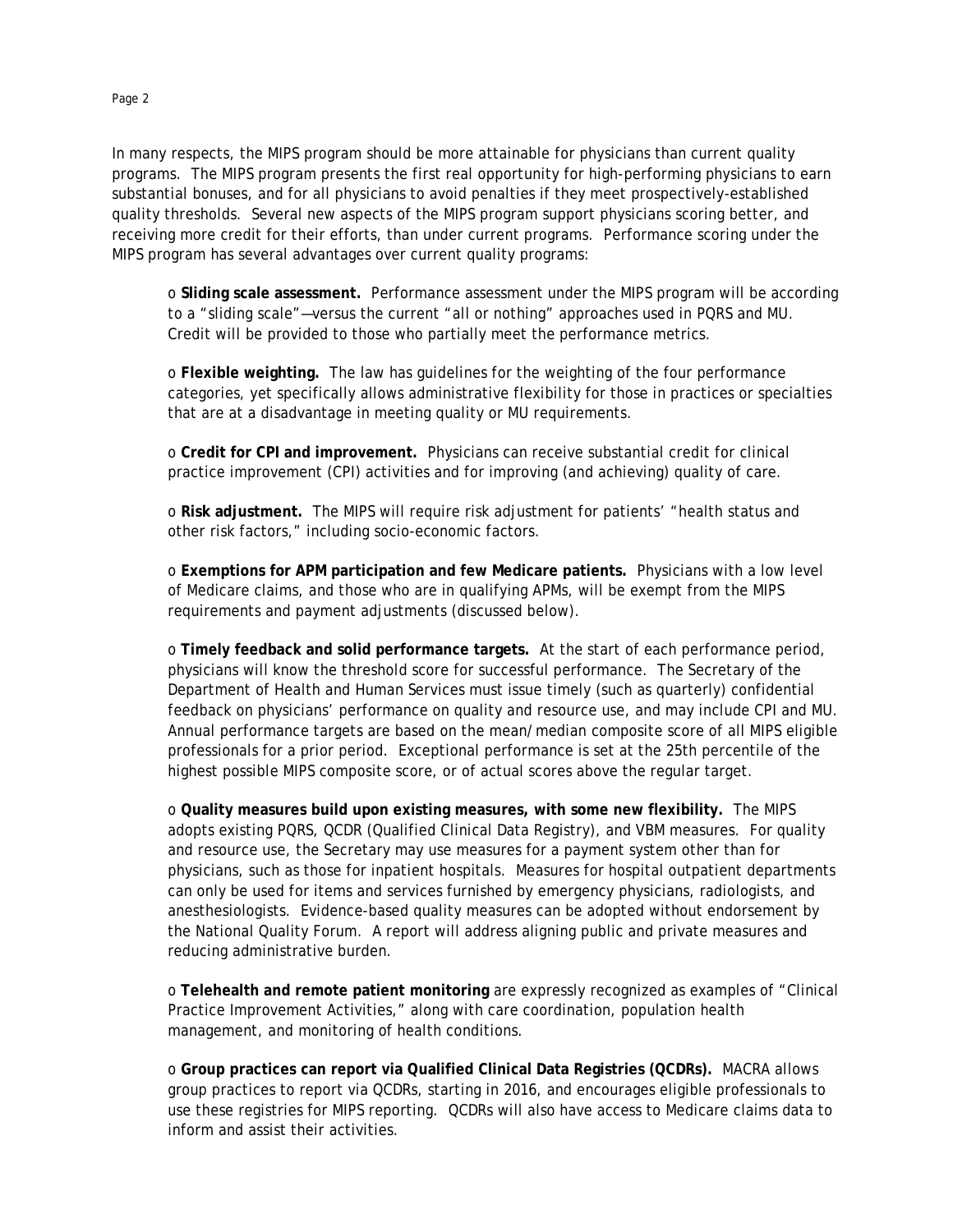**The MIPS also presents the first real opportunity for physicians to earn substantial bonuses for providing high quality of care.** Physicians with composite scores below the performance threshold will incur MIPS penalties, on a sliding scale, with maximum penalties of up to: 4 percent in 2019; 5 percent

in 2020; 7 percent in 2021; and 9 percent in 2022 and beyond. For exceeding the performance threshold, physicians will be able to earn substantial MIPS bonuses, also on a sliding scale, with the highest bonus at least as high as the highest penalty for that year (e.g., 4 percent in 2019). (Some bonuses could go even higher, up to three times the maximum penalty levels, but the total of these bonuses and penalties must essentially balance one another.) Additional funding is provided for separate bonuses of up to 10 percent for exceptional performance, up to \$500 million per year, from 2019 through 2024. So even if all physicians score above the threshold, some will still receive incentive payments. Unlike the current programs, the MIPS penalties provide greater certainty and have a maximum range in future years.

**\$100 Million for technical assistance to small practices.** \$20 million per year, from fiscal years 2016 through 2020, will assist practices of up to 15 professionals to participate in the MIPS program or transition to new payment models. Small practices (up to 10 MIPS-eligible professionals) can also elect to report together as "virtual groups" and receive a MIPS composite score for their combined performance.

**Alternative payment models (APMs).** The law provides incentives and a pathway for physicians to develop and participate in new models of health care delivery and payment. Qualified patientcentered medical homes, widely recognized to lower costs of care, would not be required to assume downside financial risk. Other eligible APMs will be required to involve "more than nominal" financial risk. To encourage physicians to participate in APMs and to help offset investments or other costs they may incur, the legislation provides 5 percent bonus payments from 2019 to 2024 for those who join new models, in addition to the opportunities for increased revenues that many APMs provide if the physician practice generates savings. This provides a transition period to support successful implementation of new models. Another advantage is that physicians would only be subject to the quality reporting requirements for their APM; they would be exempt from the MIPS program. MACRA creates an advisory panel to consider physicians' proposals for new models and authorizes coverage for telehealth services in APMs, even if the service is not otherwise covered by the traditional Medicare program. By November 1, 2016, the Secretary must establish criteria for the advisory panel to use in making recommendations on APMs. The Secretary must first issue a request for information and then a proposed rule before establishing the criteria. By July 1, 2016, the Secretary must submit a study to Congress on the feasibility of integrating APMs into Medicare Advantage.

By July 1, 2017, MedPAC must submit a report to Congress on how physician spending and ordering patterns relate to spending under Parts A, B, and D. A final report is due by July 1, 2021.

#### **Sec. 102. Priorities and funding for measure development.**

\$15 million per year, from fiscal years 2015 to 2019 (totaling \$75 million), could go to physicians, physician groups, and the Physician Consortium for Performance Improvement® (PCPI®). New evidence-based measures can be adopted without endorsement by the National Quality Forum, and measures must be developed in close collaboration with physicians and other stakeholders. By January 1, 2016, the Secretary must develop (and post on the CMS website) a draft plan for the development of new quality measures, and accept public/stakeholder comments on the draft plan through March 1, 2016. The operational plan must be finalized and posted on the CMS website by May 1, 2016. The final list of MIPS measures will be issued by November 1, 2016, and will be updated annually.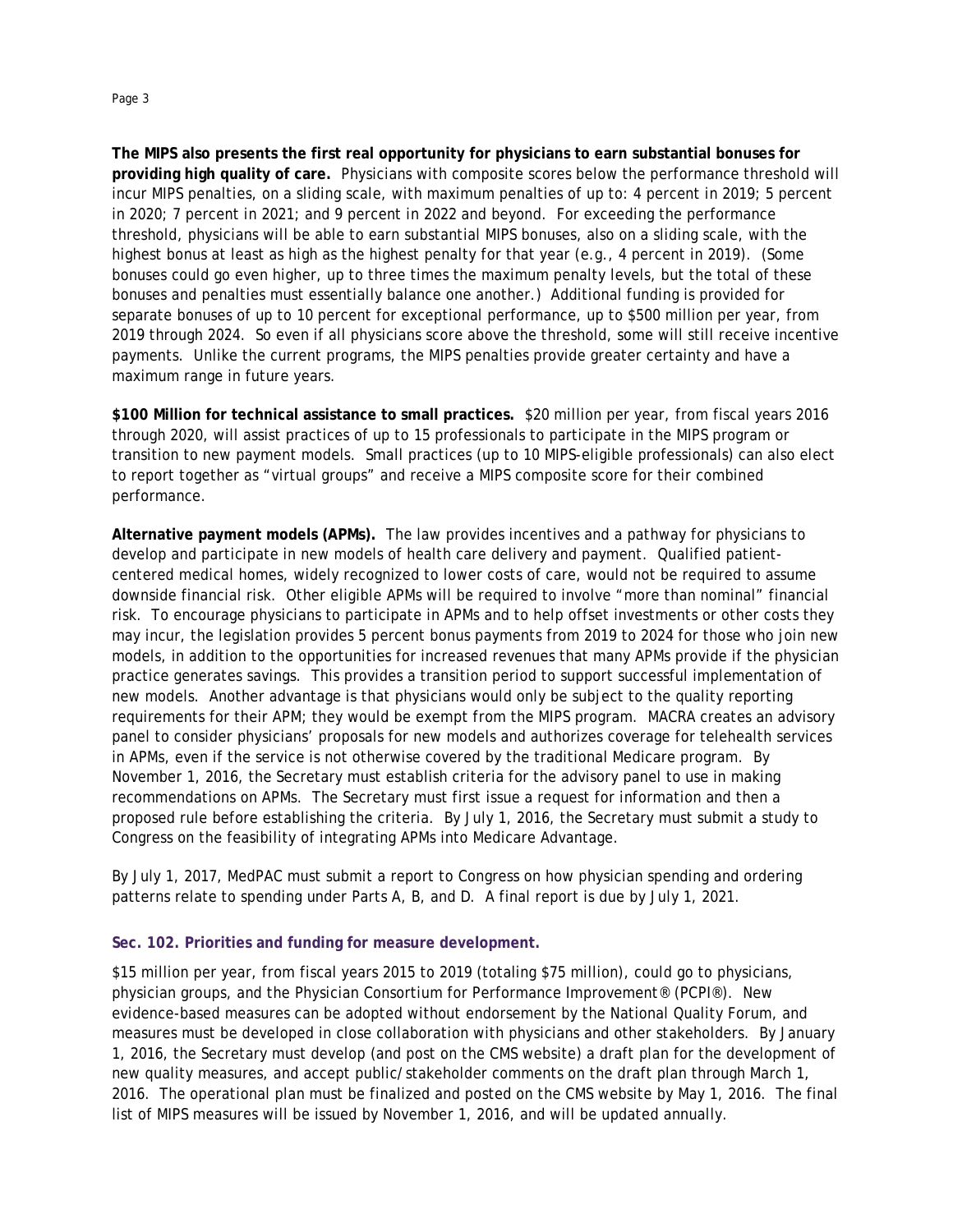#### **Sec. 103. Encouraging care management for individuals with chronic care needs.**

Beginning January 1, 2015, Medicare is required to reimburse, under at least one payment code, monthly care management services for individuals with chronic care needs. Payment will go to one professional practicing in a patient-centered medical home or comparable specialty practice certified by a recognized organization. No linkage is required to an annual wellness visit or initial preventive physician examination.

#### **Sec. 104. Empowering beneficiary choices through continued access to information on physicians' services.**

Physician Medicare claims data will be released annually, beginning in 2015. Beginning in 2016, the Secretary will integrate this information on Physician Compare.

#### **Sec. 105. Expanding availability of Medicare data.**

Beginning July 1, 2016, Qualified Entities (QEs) will have broader authority to sell and provide nonpublic reports with explicit protections.

#### **Sec. 106. Reducing administrative burden and other provisions.**

Beginning on June 15, 2015, physicians who choose to opt out of Medicare to engage in private contracting can elect to automatically renew their status (i.e., they will no longer be required to renew their opt-out status every two years). No later than February 1, 2016, regular reporting is required on the number of physicians who choose to opt out of Medicare.

By October 16, 2015, the Secretary must report to Congress with recommendations for safe harbors from fraud and abuse laws to permit gainsharing or similar arrangements between physicians and hospitals to improve care and efficiency while reducing waste.

Electronic health records (EHRs)—MACRA sets a goal of achieving "widespread interoperability" nationwide of EHR systems (across certified EHR systems employed by meaningful users, clinicians, and other health care providers) by December 31, 2018. If the goal is not achieved by that date, the Secretary can seek to adjust MU penalties and/or decertify EHRs. By July 1, 2016, the Secretary must establish, in consultation with stakeholders, the metrics to determine if this goal has been achieved. The Secretary must submit a report to Congress by April 16, 2016, on mechanisms that would assist physicians in comparing and selecting among certified EHR products. Information blocking by MU professionals and hospitals is prohibited, effective April 16, 2016.

The Government Accountability Office must conduct studies and report back to Congress, by April 16, 2017, on the use of telehealth under federal programs and remote patient monitoring technology and services.

The law incorporates the Standard of Care Protection Act, which prohibits quality program standards (of PQRS, MU, MIPS, etc.) from being used as a "standard of care" in medical liability actions.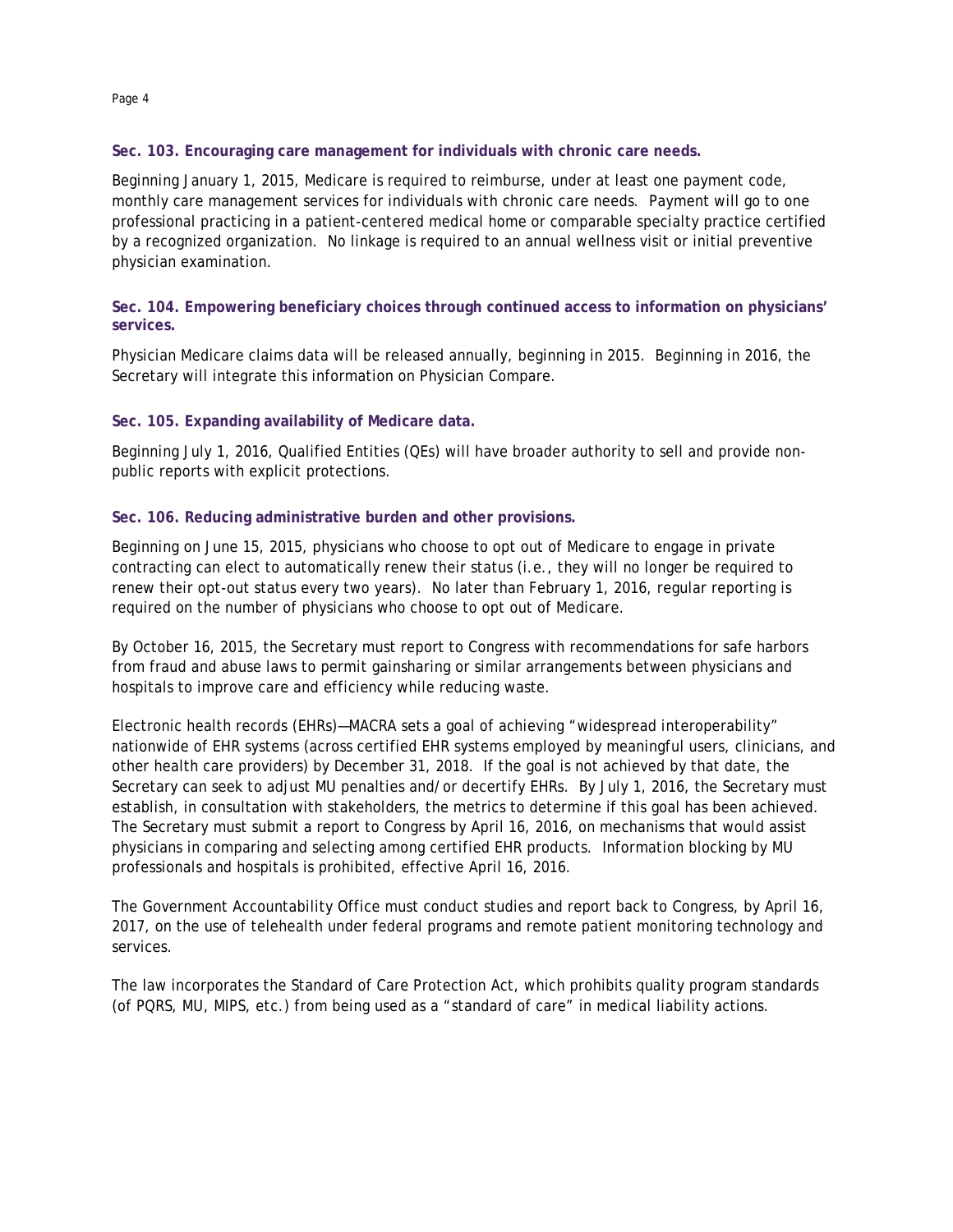# **TITLE II—MEDICARE AND OTHER HEALTH EXTENDERS**

#### **Subtitle A—Medicare Extenders**

**Sec. 201. Extension of work GPCI floor.**

Extends the existing 1.0 Geographic Practice Cost Index (GPCI) floor on the physician work cost index until January 1, 2018.

#### **Sec. 202. Extension of therapy cap exceptions process.**

Allows patients to exceed the caps on physical therapy, occupational therapy, and speech-language therapy through December 2017, and reforms the medical manual review process.

**Sec. 203. Extension of ambulance add-ons.** 

Extends these add-ons until January 1, 2018.

**Sec. 204. Extension of increased inpatient hospital payment adjustment for certain low-volume hospitals.** 

Extends special add-on payments until October 1, 2017.

**Sec. 205. Extension of the Medicare-dependent hospital (MDH) program.**

Special payments to rural hospitals (up to 100 beds) serving a high percentage of Medicare patients will continue until October 1, 2017.

#### **Sec. 206. Extension for specialized Medicare Advantage plans for special needs individuals.**

Extends authority for MA special needs plans (SNPs) that can serve certain populations, such as dualeligibles or those with certain chronic conditions, through December 31, 2018.

**Sec. 207. Extension of funding for quality measure endorsement, input, and selection.** 

Funds the National Quality Forum at \$30 million for each fiscal year from 2015 through 2017.

#### **Sec. 208. Extension of funding outreach and assistance for low-income programs.**

Provides funding through September 30, 2017, for Medicare education through State Health Insurance Programs, Area Agencies on Aging, Aging and Disability Centers, the National Center for Benefits Outreach and Enrollment, and other programs.

**Sec. 209. Extension and transition of reasonable cost reimbursement contracts.** 

Allows cost plans no longer meeting requirements to operate under Medicare in their area, and sets rules and beneficiary protections for cost plans transitioning to Medicare Advantage plans.

#### **Sec. 210. Extension of home health rural add-on.**

Extends three percent add-on for home health services in rural areas until January 1, 2018.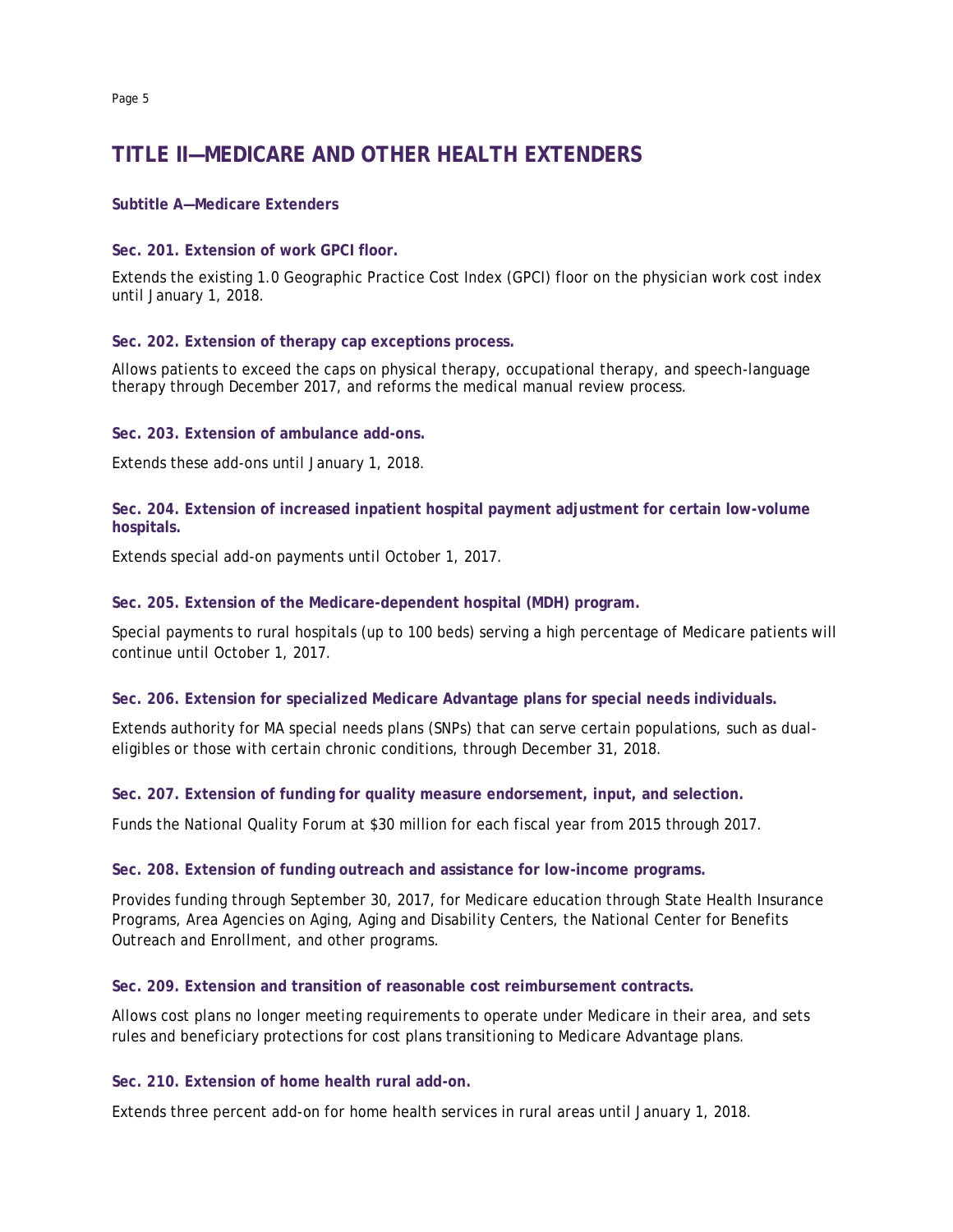#### **Subtitle B—Other Health Extenders**

**Sec. 211. Permanent extension of the qualifying individual (QI) program.** 

Makes permanent the "qualifying individual" program that subsidizes Medicare Part B premiums for beneficiaries earning 120-135 percent of federal poverty levels.

#### **Sec. 212. Permanent extension of transitional medical assistance (TMA).**

Makes permanent "transitional medical assistance," which provides Medicaid coverage as low-income families transition from unemployment to working.

**Sec. 213. Extension of special diabetes program for type I diabetes and for Indians.** 

Extends funding through fiscal year 2017 for the Type I Diabetes and Type II Indian Health Service programs.

**Sec. 214. Extension of abstinence education.**

Extends funding for abstinence-only education through fiscal year 2017.

#### **Sec. 215. Extension of personal responsibility education program (PREP).**

Extends funding for prevention of teen pregnancy, HIV, and other STDs through fiscal year 2017.

#### **Sec. 216. Extension of funding for family-to-family health information centers.**

Extends funding through fiscal year 2017 for family-led organizations to serve other families of children with disabilities and other special health care needs.

#### **Sec. 217. Extension of health workforce demonstration project for low-income individuals.**

Extends funding through fiscal year 2017 for the healthcare workforce demonstration project that educates and trains low-income individuals in health care jobs.

#### **Sec. 218. Extension of maternal, infant, and early childhood home visiting programs.**

Extends funding through fiscal year 2017 for the Maternal, Infant and Early Childhood Home Visiting Program that gives grants to states, territories, and tribes for in-home visits for at-risk families.

#### **Sec. 219. Tennessee DSH allotment for fiscal years 2015 through 2025.**

Provides Tennessee with a disproportionate share hospital (DSH) allotment that gives it parity with other states.

#### **Sec. 220. Delay in effective date for Medicaid amendments relating to beneficiary liability settlements.**

Delays until October 1, 2017, a provision of the Bipartisan Budget Act of 2013 that would allow a state to recover third-party liability settlements and judgments received by Medicaid beneficiaries.

Page 6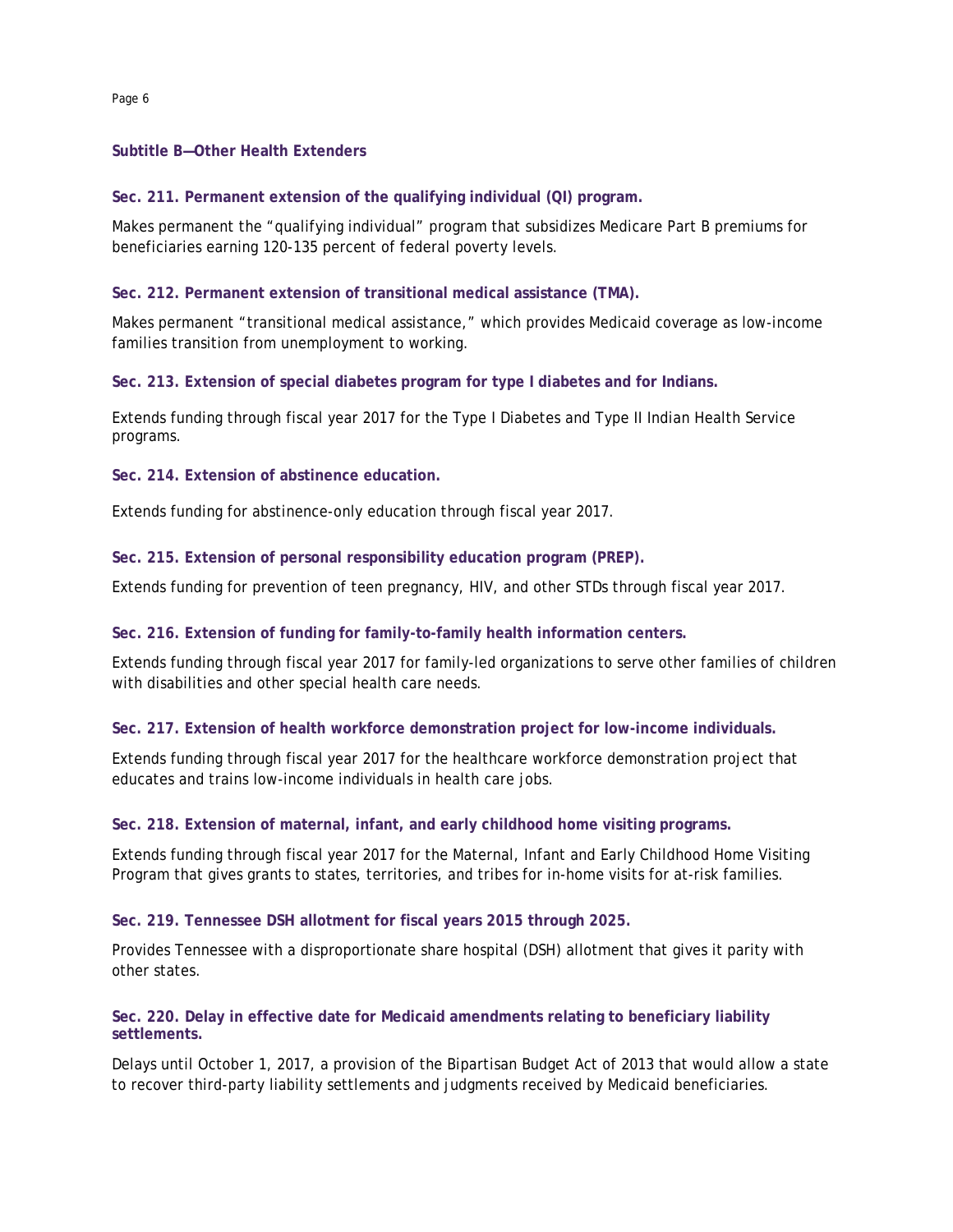**Sec. 221. Extension of funding for community health centers, the National Health Service Corps, and teaching health centers.** 

Extends funding through fiscal year 2017 for community health centers, the National Health Service Corps, and the Teaching Health Center Graduate Medical Education Payment Program, which provides residency training in community-based settings for family and internal medicine, pediatrics, ob-gyn, and psychiatry (as well as dentistry).

# **TITLE III—The Children's Health Insurance Program (CHIP)**

#### **Sec. 301. Two-year extension of the Children's Health Insurance Program.**

Funding is extended through fiscal year 2017 for CHIP, currently serving over 8 million children and low-income pregnant women; the Child Enrollment Contingency Fund, for states facing a shortfall that meet an average enrollment target; and the qualifying states option that lets states use CHIP funds to expand Medicaid for children rather than setting up a separate program.

**Sec. 302. Extension of express lane eligibility.**

Funding is extended through fiscal year 2017.

**Sec. 303. Extension of outreach and enrollment program.**

Funding for this program, which provides grants to support enhanced outreach and enrollment campaigns, is extended through fiscal year 2017.

**Sec. 304. Extension of certain programs and demonstration projects.**

Extends funding through fiscal year 2017 for the childhood obesity demonstration project and the pediatric quality measures program.

**Sec. 305. Report of Inspector General of HHS on use of express lane option under Medicaid and CHIP.** 

Calls for an HHS Office of Inspector General report, by October 16, 2016, on the use of the express lane option under Medicaid and CHIP and the extent to which individuals enrolled through this option actually meet Medicaid or CHIP eligibility requirements.

# **TITLE IV—OFFSETS**

**Subtitle A—Medicare Beneficiary Reforms**

**Sec. 401. Limitation on certain Medigap policies for newly eligible Medicare beneficiaries.** 

Prevents Medigap plans from offering "first-dollar coverage," which covers 100 percent of out-ofpocket costs (deductibles and co-payments). Starting in 2020, Medigap plans for new enrollees will be limited to covering costs above the Part B deductible, currently \$147 per month.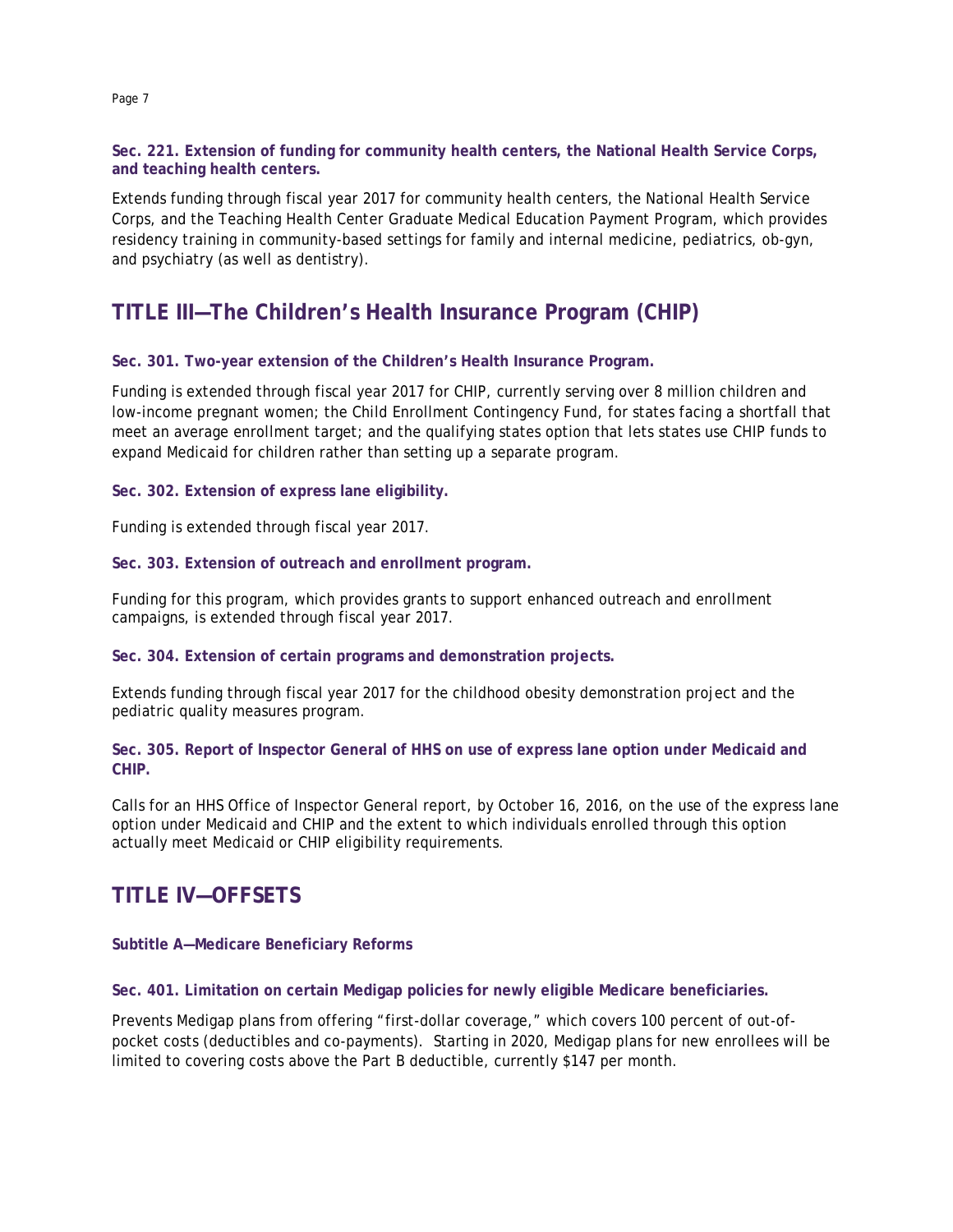Page 8

#### **Sec. 402. Income-related premium adjustment for parts B and D.**

Medicare beneficiaries with higher incomes will start paying more premium costs (under Medicare Parts B and D) starting in 2018. These will be subject to inflation adjustments beginning in 2020. The current premium contributions will remain in effect (and subject to inflation adjustments) through 2017.

#### **Subtitle B—Other Offsets**

**Sec. 411. Medicare payment updates for post-acute providers.** 

Limits increase to no more than 1.0 percent in fiscal year 2018.

#### **Sec. 412. Delay of reduction to Medicaid DSH allotments.**

Delays cuts in disproportionate share hospital payments until fiscal year 2018, and adds another year of cuts in 2025.

**Sec. 413. Levy on delinquent providers.** 

The Federal Payment Levy Program (FPLP) allows the government to collect overdue taxes through a levy on certain federal payments, including Medicare provider and supplier payments. H.R. 2 increases the existing levy rate from 30 percent to 100 percent.

**Sec. 414. Adjustments to inpatient hospital payment rates.**

A 3.2 percent increase in the base rate for inpatient hospital payments (scheduled for fiscal year 2018 under the American Taxpayer Relief Act of 2012) will instead be phased in at 0.5 percent per fiscal year, from 2018 through 2023.

# **TITLE V—MISCELLANEOUS**

#### **Subtitle A—Protecting the Integrity of Medicare**

**Sec. 501. Prohibition of inclusion of Social Security account numbers on Medicare cards.** 

The Secretary must achieve this by April 16, 2019, and will receive funding to carry it out.

#### **Sec. 502. Preventing wrongful Medicare payments for items and services furnished to incarcerated individuals, individuals not lawfully present, and deceased individuals.**

Requires the Secretary to establish new policies and claims edits to prevent these payments, and to report back to Congress by October 16, 2016, and periodically thereafter.

#### **Sec. 503. Consideration of measures regarding Medicare beneficiary smart cards.**

Directs the Secretary to explore the cost-effectiveness and technological viability of using smart cards as identification for Medicare beneficiaries and report back to Congressional committees.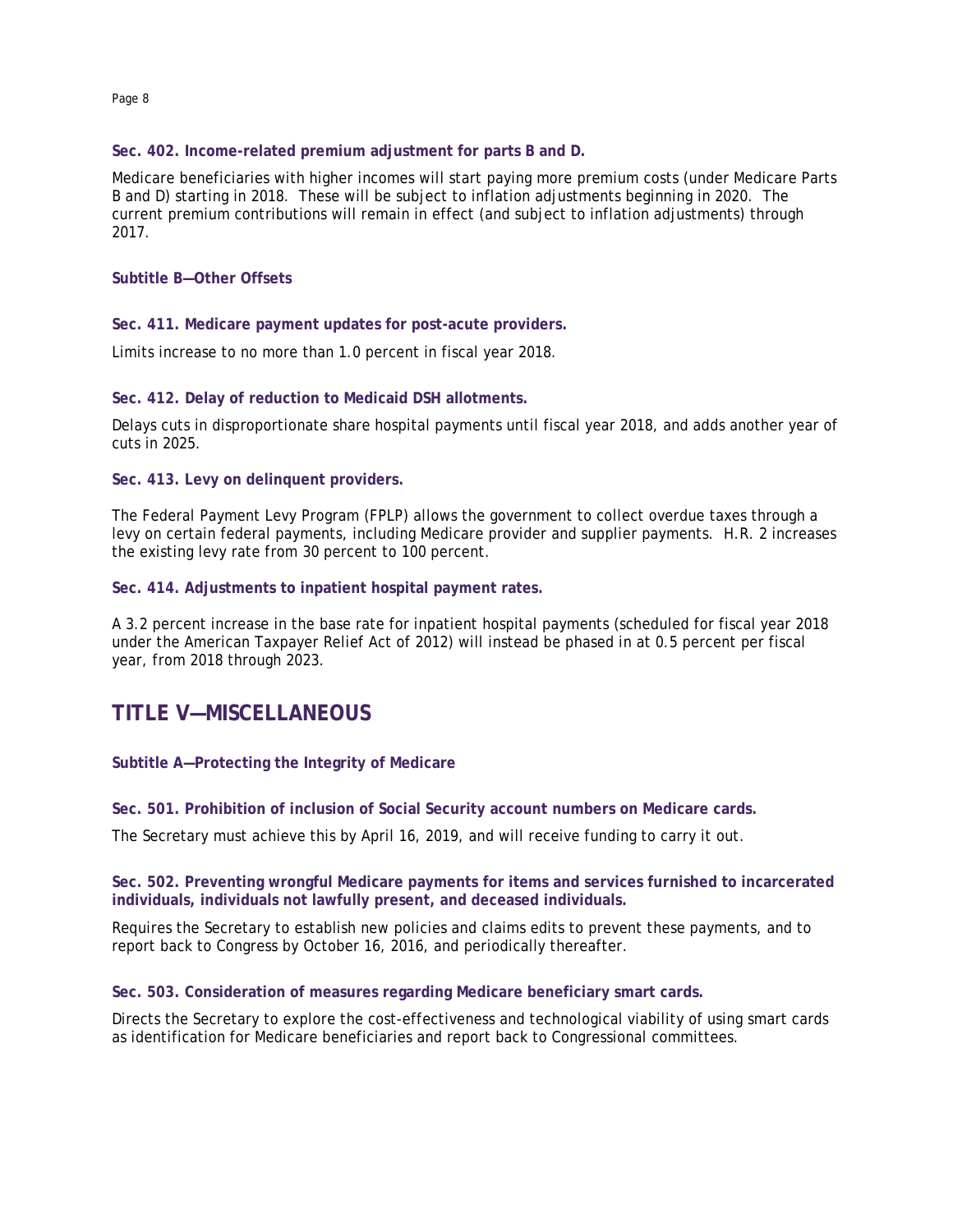#### **Sec. 504. Modifying Medicare durable medical equipment face-to-face encounter documentation requirement.**

Allows a physician assistant, nurse practitioner, or clinical nurse specialist to document their own faceto-face encounter with a patient, instead of requiring the physician who ordered the DME to document that this encounter occurred.

#### **Sec. 505. Reducing improper Medicare payments.**

Establishes a new Medicare Administrative Contractor (MAC) "Improper Payment Outreach and Education Program" that provides physicians and other providers a list of the most frequent and expensive payment errors; instructions on how to avoid or correct such errors; new topics approved for audits by recovery audit contractors (RACs); instructions on how to avoid issues related to those new topics; and other information as appropriate.

#### **Sec. 506. Improving senior Medicare patrol and fraud reporting rewards.**

By October 16, 2016, the Secretary must submit to Congress a plan to revise the incentive program to encourage reporting of fraud and abuse under the Health Insurance Portability and Accountability Act (HIPAA). Senior Medical Patrols will conduct a public awareness campaign to inform the public about the program.

#### **Sec. 507. Requiring valid prescriber National Provider Identifiers on pharmacy claims.**

Starting in 2016, claims for covered Part D drugs for a Part D-eligible beneficiary enrolled in a prescription drug or Medicare Advantage plan must include the prescriber's National Provider Identifier (NPI). Beneficiaries must be informed of the reasons for denial of any such claims. HIPAA requires that covered entities, including physicians, use NPIs in standard transactions. There has been ongoing concern that many Part D pharmacy claims have included an invalid NPI that, for example, does not correspond to the prescriber, has expired, or is for a deceased physician. Section 507 is designed to ensure that NPIs are correct to prevent fraudulent use of an NPI in the case of identity theft or where a prescriber's other identification (DEA number, for example) does not correspond to the NPI.

#### **Sec. 508. Option to receive Medicare Summary Notice electronically.**

Allows and encourages electronic delivery of Medicare Summary Notices by HHS, starting in 2016.

#### **Sec. 509. Renewal of Medicare Administrative Contractor (MAC) contracts.**

Lengthens the contract period, for future contracts, from 5 years to 10 years, and calls for making MAC performance available to the public to the extent possible without compromising the contract process.

#### **Sec. 510. Study on pathway for incentives to States for State participation in Medicaid data match program.**

Calls for a study by the Secretary and possible incentives, as appropriate.

#### **Sec. 511. Guidance on application of Common Rule to clinical data registries.**

By April 16, 2016, requires the Secretary to clarify whether the "Common Rule" (protecting human subjects in clinical research) applies to clinical data registries, including qualified clinical data registries.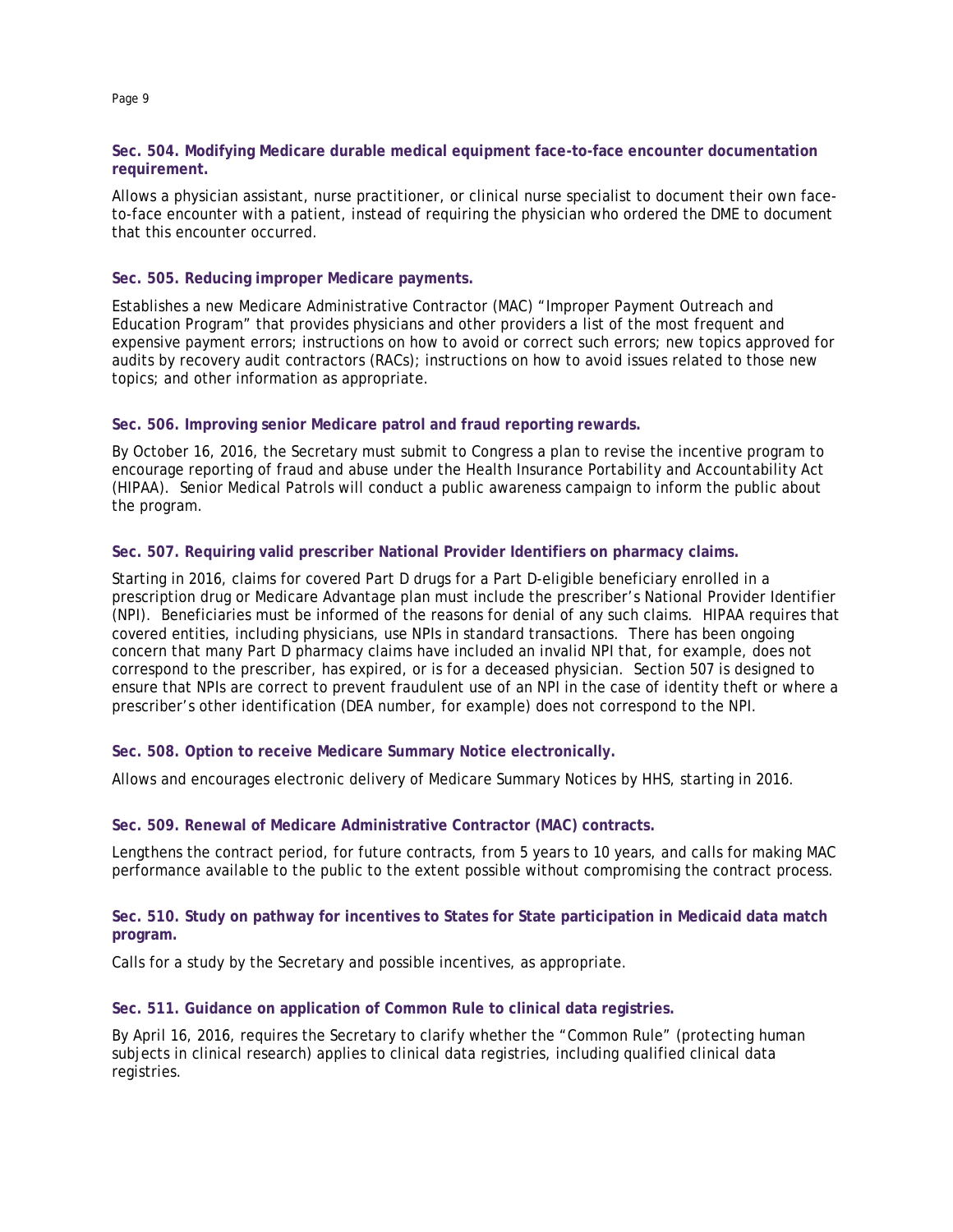#### **Sec. 512. Eliminating certain civil money penalties; gainsharing study and report.**

Limits the scope of monetary penalties to exclude inducements to physicians aimed at limiting nonmedically necessary services. Requires a report from the Department of Health and Human Services on gainsharing.

**Sec. 513. Modification of Medicare home health surety bond condition of participation requirement.** 

The bond must be at least \$50,000.

#### **Sec. 514. Oversight of Medicare coverage of manual manipulation of the spine to correct subluxation.**

Previously introduced in H.R. 1021, the "Protecting the Integrity of Medicare Act" (PIMA), this provision requires new oversight of Medicare coverage of certain chiropractor services (manual manipulation of the spine to correct subluxation), starting in January 2017. Prior authorization for treatment episodes with over 12 services will be required and will focus on chiropractors who either have aberrant billing patterns, or are in the 85th percentile for denial of claims. The Government Accountability Office will study (and submit a report to Congress by April 16, 2019) the effectiveness of this medical review. Section 514 also calls for education and training, in consultation with the American Chiropractic Association, to improve documentation to justify these services.

#### **Sec. 515. National expansion of prior authorization model for repetitive scheduled non-emergent ambulance transport.**

Expands the testing of this model to include all states in MAC regions that cover Delaware, the District of Columbia, Maryland, New Jersey, Pennsylvania, North Carolina, South Carolina, West Virginia, and Virginia, with the possibility of expanding the program nationally.

#### **Sec. 516. Repealing duplicative Medicare secondary payor provision.**

Technical amendment to section 1862(b)(5) of the Social Security Act.

#### **Sec. 517. Plan for expanding data in annual CERT report.**

By June 30, 2015, the Secretary must send a plan to congressional committees for including in the annual Comprehensive Error Testing Rate (CERT) report physician services paid at over \$250 and with error rates above 20 percent.

#### **Sec. 518. Removing funds for Medicare Improvement Fund added by IMPACT Act of 2014.**

Takes away \$195 million funded for this purpose.

#### **Sec. 519. Rule of construction.**

Preserves the right of notice and comment rulemaking in implementing Subtitle A of MACRA, except where explicitly provided otherwise.

Page 10